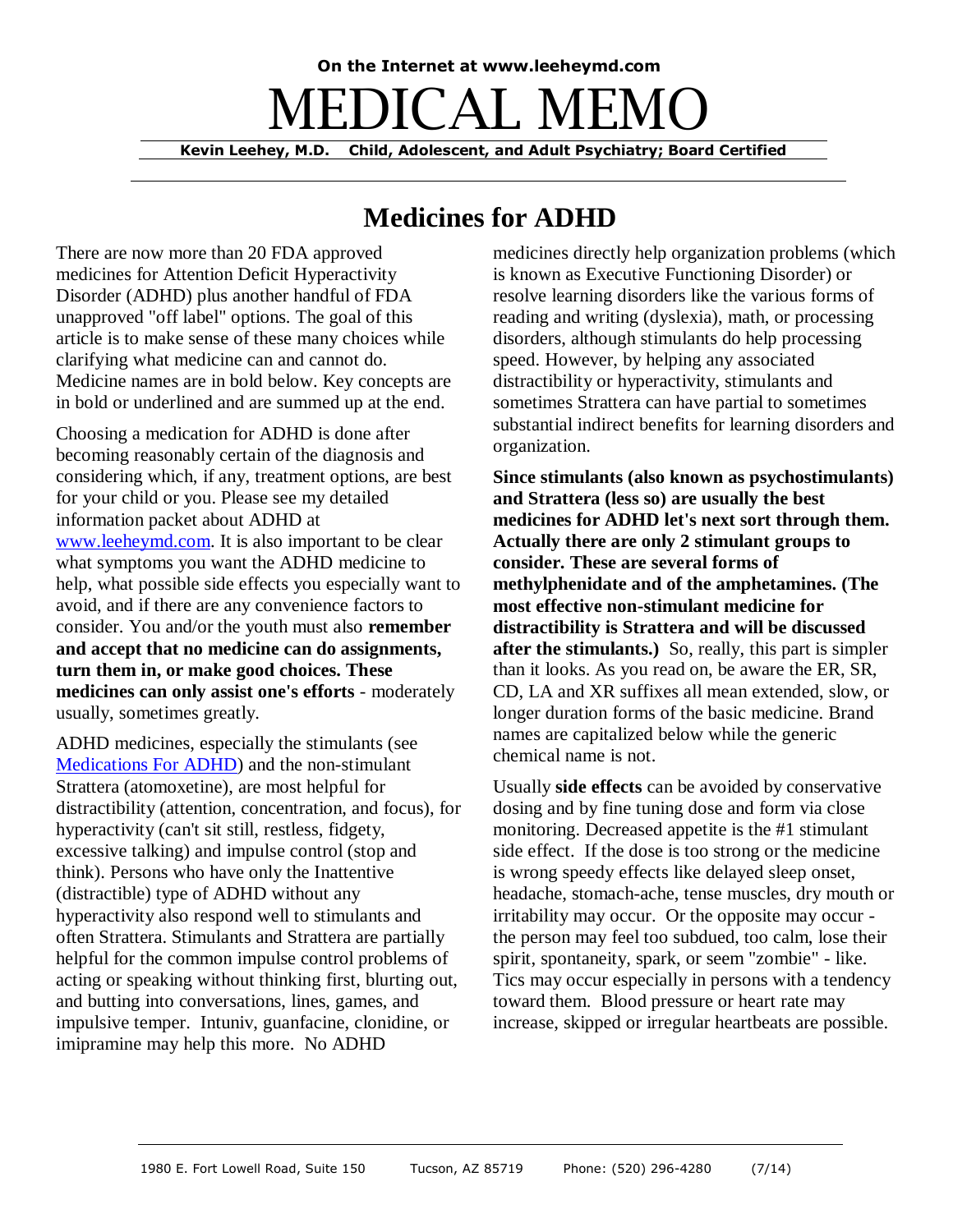All these are reversible by decreasing, changing, or stopping the medicine.

**Methylphenidate (MPH for short)** is the generic or chemical name of the medicine known by the brand names Ritalin, Ritalin SR, Methylin, Methylin ER, Metadate ER, Metadate CD, Ritalin LA, Concerta ER, Daytrana (a skin patch form of MPH) and Quillivant XR (new extended release liquid MPH). Thus, these medicines all have the same basic ingredient, MPH. The main difference is how long they last and what mechanism is used to make it last longer. Generic forms, when available, are cheaper. Focalin (dexmethylphenidate) is the right handed isomer form of MPH which may give better duration and less "rebound" than MPH. Concerta and Ritalin LA have recently come out in generic versions.

The **amphetamines** include Dexedrine (dextroamphetamine), Dexedrine spansules (SR), Adderall (generic known as "mixed amphetamine salts"), Adderall XR, and (the newest) Vyvanse (lisdexamfetamine). Adderall contains 50% dextroamphetamine and 50% of the very closely related isomer levo-amphetamine. The addition of levoamphetamine gives Adderall its longer duration. Both Adderall tablets and Adderall XR now come in generic forms. Vyvanse lasts longer, is often smoother and is somewhat less abusable.

### **Let's next discuss the relative merits and demerits of the MPH and amphetamine groups**. MPH

(methylphenidate) is the gold standard that everything else is compared to; it's been studied the most. MPH is the mildest and it is cheap. It is a good place to start. Amphetamines are stronger, generally last a bit longer, can have more of a rough edge, and are more abusable. Some people do better on MPH products and some do better on the amphetamine options there is no reliable way to tell which is better for you or your child without trying them.

**Let's talk duration**. Plain (not extended release) MPH (Ritalin, Methylin) lasts 3 to 4 hours, Focalin lasts 4 to 5 hours, Dexedrine lasts a good 4 hours, and plain Adderall 5 to maybe 6 hours. Each requires at least 2 doses to cover school hours while MPH and Dexedrine often require a third dose around 3 or 4 pm to also cover homework or work. Three doses a day (even two doses) can be a hassle leading to missed

doses or lack of confidentiality due to having to take it at lunch at school or at day care after school, etc. Except for Strattera, the big growth of new ADHD medicine options is in new forms to extend the duration of existing medicines, not in creating new medicines to treat ADHD. Longer duration stimulant options are not only more convenient, they are also often smoother (less side effects and more consistent benefit through the day) and are less likely to cause the sometimes unpleasant "rebound" as the medicine "wears off". There are now 6 ways companies have developed to increase the number of effective hours. First (and the oldest way), is to make a hard coated pill that dissolves slower - Ritalin SR and the generic MPH SR were made this way. In 2000 two companies came out with minor modifications of this MPH form and a new 10 mg size (as well as the generically priced 20 mg) - **Methylin ER** and **Metadate ER**. These last 6 to 8 hours usually. A second method to extend duration was brought out later in 2000 as **Concerta**, which uses a 3 layer OROS osmotic pressure release system to make plain MPH last 8 to 13 hours, usually 8-10 hours. In 2001 **Metadate CD** and **Ritalin LA** arrived as MPH based capsules containing pellets of 2 different release time targets which lasts about 8 hours. **Adderall XR** does the same with amphetamine and lasts 8- 10 hours. This capsule design containing time release pellets is the third method for making stimulants last longer. The fourth method came out in 2006 as the **Daytrana** transdermal system. This is a skin patch designed to be placed daily on one hip early each morning and removed up to 9 hours later. The patch can thus avoid an oral dose and its duration can be changed by when you take off the patch. The fifth method appeared in 2007 as **Vyvanse** which is Dexedrine (dextroamphetamine) bonded to the amino acid lysine which results in a duration of 9-12, often 10, hours. This "pro-drug" (meaning pre or before) is not active until enzymes in the gastrointestinal tract or liver cut the lysine bond to free up the dextroamphetamine. This takes time and both results in extra duration of action and makes "snorting" or injecting it less worthwhile, thereby reducing abuse potential. The Daytrana skin patch (and less so Concerta) also reduce abusability. The sixth method is the extended release liquid Quillivant XR. All stimulants are tightly controlled by the DEA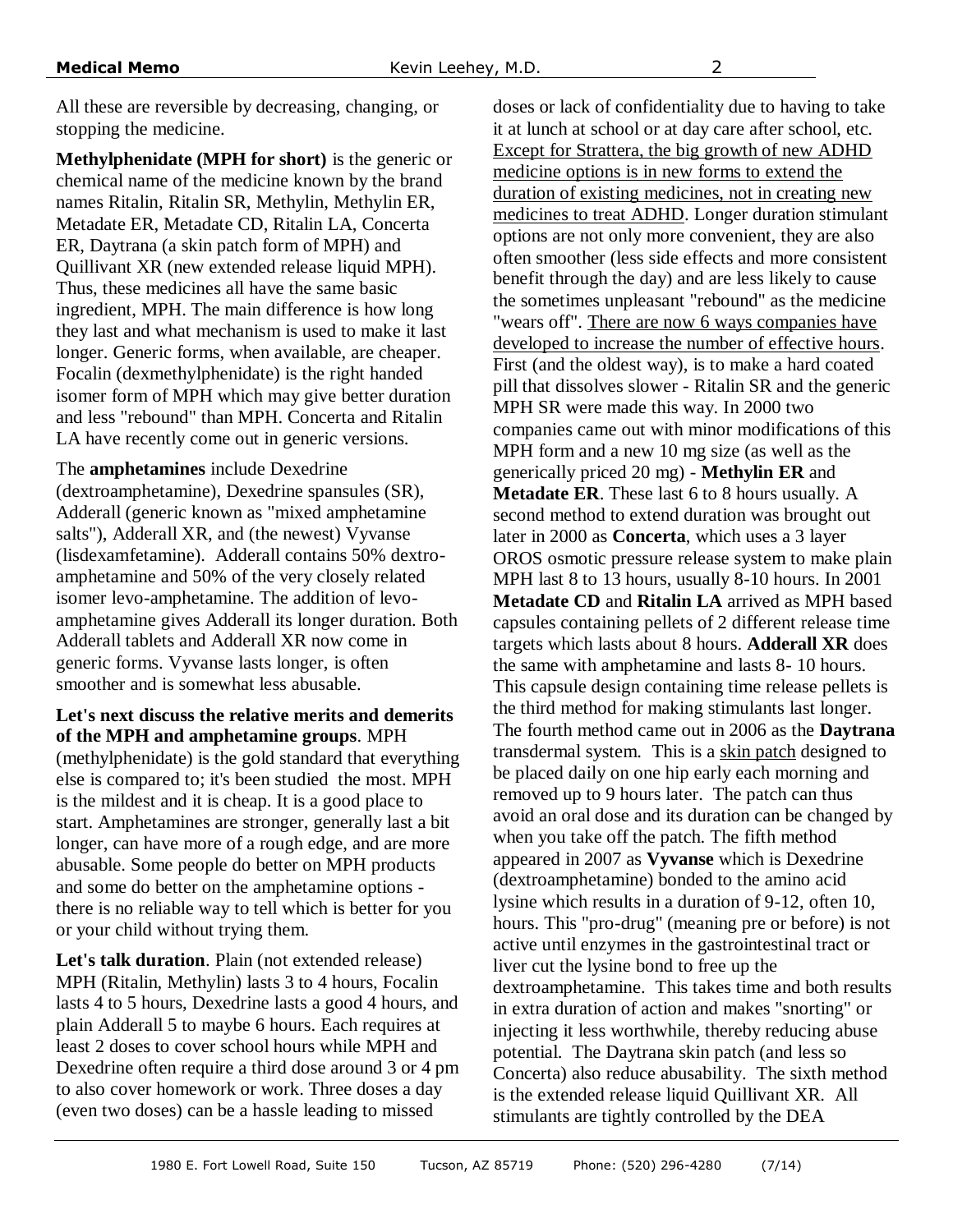requiring written prescriptions each time (no refills) and cannot be called in.

Dexedrine (SR) "spansule" capsules were the first of the capsule strategy and typically last 6 to 8 hours. In late 2001 Adderall XR became available in its 2 pellet type capsule system to last 8 to 10 hours thereby avoiding need for a mid day dose at school or work. Concerta or Daytrana skin patch or Quillivant XR (with MPH) and Adderall XR or Vyvanse (with amphetamine) are the longest duration stimulant options. They may cover the whole day with only one morning dose. Focalin XR is next longest. Vyvanse, Metadate CD, Strattera, Focalin XR, Quillivant XR, and Daytrana are available as brands only and cost over \$4 a day and may be a high co-pay choice or are not covered on some insurance formularies. Some patients will still require a dose of regular MPH or amphetamine around 4 PM to cover the rest of the day.

**Preparation types** available thus include tablets both short and longer duration (MPH, Focalin, Adderall, Methylin ER, Metadate ER, Ritalin SR, MPH SR), capsules that release 50% quickly and 50% in about 4 hours (Focalin XR, Ritalin LA, Dexedine Spansues, Adderall XR - all of which can be sprinkled on food to ease swallowing; Metadate CD does the same except it releases 30% immediately and 70 % later), the Concerta 3 layer "techno pill" capsules not designed for splitting (Vyvanse and Stratera are also not good for splitting), and the Daytrana skin patch. **Methylin** also makes a liquid dose form that lasts up to 4 hours for situations where a liquid is preferred and Quillivant XR liquid lasts 8-10 hours. All Methylin forms contain no dyes. Vyvanse can be split using water or apple juice.

#### [Page 2 of my ADHD Medication chart](http://www.leeheymd.com/charts/adhd_1.html#2) **shows nonstimulant medicines that may help ADHD.**

**Strattera** (atomoxetine) is the FDA approved (early 2003) non stimulant ADHD medicine that may rival the stimulants for at least some persons in helping distractibility (attention, concentration, focus) and perhaps hyperactivity and impulsivity. It works via norepinephrine reuptake inhibition (NRI) to increase primarily norepinephrine in the brain but has little effect on dopamine. Stimulants increase both these neurotransmitters but in a different way. Thus, Strattera helps ADHD while often causing less

appetite suppression, sleep disturbance, rebound, irritability, tics, or other stimulant side effects. Strattera is not abusable. As a convenience plus, Strattera is not a controlled substance and thus can be called in, refills can be written, and there is no need for handwritten prescriptions like all stimulants need. Strattera may occasionally have some depression or anxiety benefit. Strattera must be taken 7 days a week to give a smooth and effective level in the body and must build up for 2 to 4 weeks before it is fully effective. In contrast, stimulants can be given when needed and work for a certain number of hours and then are gone. The potential advantage to the steady blood level effect of Strattera is that it is present and working 24 hours a day - even on awakening before the morning dose is taken and late into the evening when stimulants have usually worn off. Because of this slow build up effect it may be better when changing from a stimulant to Strattera to overlap both meds the first few weeks. For some patients it may be helpful to take a stimulant and Strattera (or other non stimulant medicine) at the same time on an ongoing basis. In addition to a usually milder and less frequent group of possible stimulant like side effects, Strattera may bother the stomach by causing nausea, or cause sleepiness. Taking it with food, switching the medicine to evening, or giving half in the am and half in the pm may work better. Strattera comes in capsules of several strengths, is usually started in the morning, and the dosage increases with body weight. Response may be better if the dose is set at the higher end of the recommended range although some people respond and tolerate it better at low doses. Two to four weeks should be given to gauge response. Studies and clinical experience show that some people but not most respond better to Strattera versus a stimulant. If one doesn't work well the other may still help.

**Other options on page 2 of my ADHD medication chart** are less helpful for attention, concentration, focus, and distractibility than Strattera and the stimulants but may have other advantages. These medicines include the antidepressants Wellbutrin (buproprion) and imipramine (as well as its cousins). Generally, if I am trying to mainly treat ADHD, especially distractibility and inattention, I will use a stimulant or possibly Strattera first for that and then